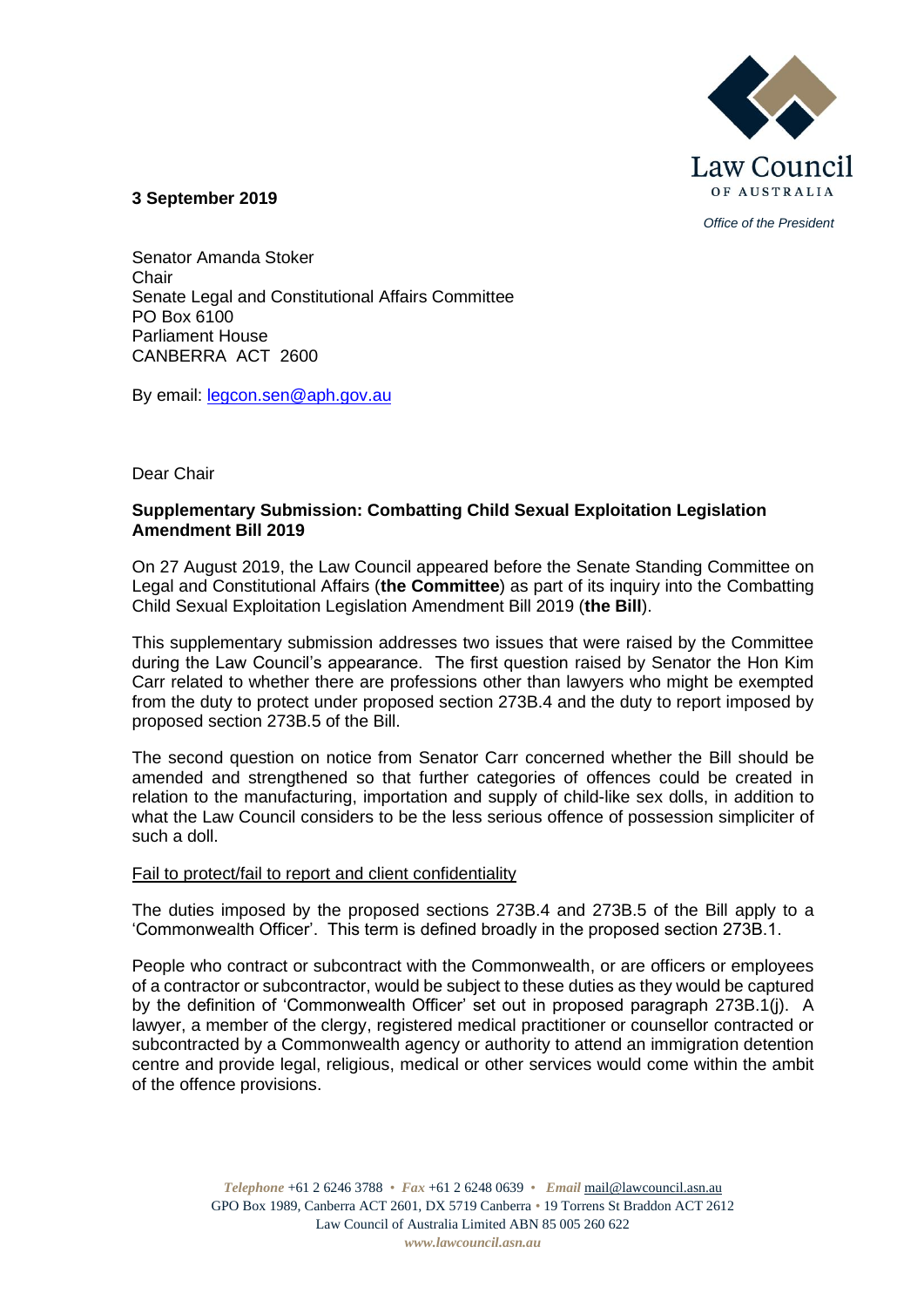### Disclosure by the Child

Issues arise where the risk of future abuse (as contemplated by proposed section 273B.4) or the fact of past abuse (as contemplated by proposed section 273B.5) is disclosed confidentially *by the child*.

#### *Future Abuse*

In the case of disclosure to a lawyer of future abuse, if the risk can be reduced or eliminated without breach of confidentiality, for example arranging for the child to be transferred to another location, that should be done and no exemption from section 273B.4 should apply. Where the risk cannot be reduced or eliminated without breaching confidentiality, the obligation to prevent further abuse would outweigh the privilege and no exemption should apply.

### *Past Abuse*

In the case of past abuse, different considerations apply. The laws relating to mandatory reporting have been subject to much debate, especially where the healthcare professions are concerned because of the possibility that children will be deprived of necessary assistance.

In the case of lawyers, client legal privilege – the right of a person, including a child to obtain legal advice without fear of a loss of confidentiality – is very important. Lawyers frequently act for young children. Those communications should be protected, as they are for example in Victoria where in the *Crimes Act 1958* (Vic) paragraph 327(7)(b) applies to client legal privilege and paragraph 327(7)(c) applies to confidential communications in the course of treatment by doctors and counsellors, whether before or after the alleged conduct occurs. This may, to some extent, depend on the age of the child.

The position of other professionals rests on different but similarly important bases. This is illustrated by subsection 327(5) of the *Crimes Act 1958* (Vic) which provides that the offence in subsection 327(2) is not contravened if the victim was of or over the age of 16 years at the time of the disclosure.

## Disclosure by Someone Other than the Child

#### *Future Abuse*

There is no basis for a lawyer to be exempt where another person discloses the prospect of future abuse.

## *Past Conduct*

Where someone suspected of past abuse seeks legal advice, that person must be entitled to client legal privilege and to legal representation.

The Law Council notes, for example, that subsection 327(7)(b) of the *Crimes Act 1958* (Vic) provides that a person does not contravene the offence in subsection (2) if the information would be privileged under the *Evidence Act 2008* part 3.10, including under client legal privilege or disclosure in a religious confession.